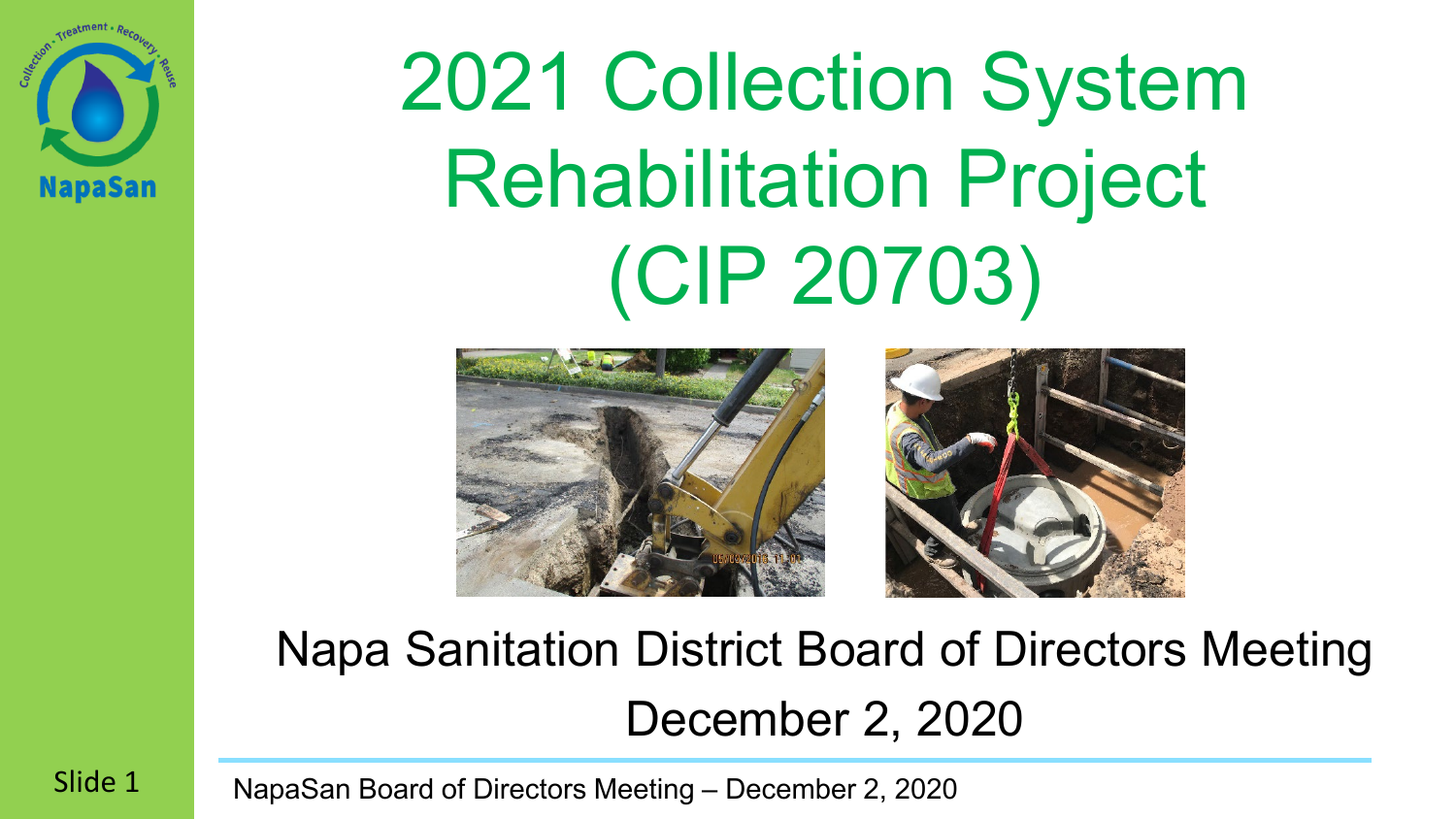

Slide 2

# Project Area

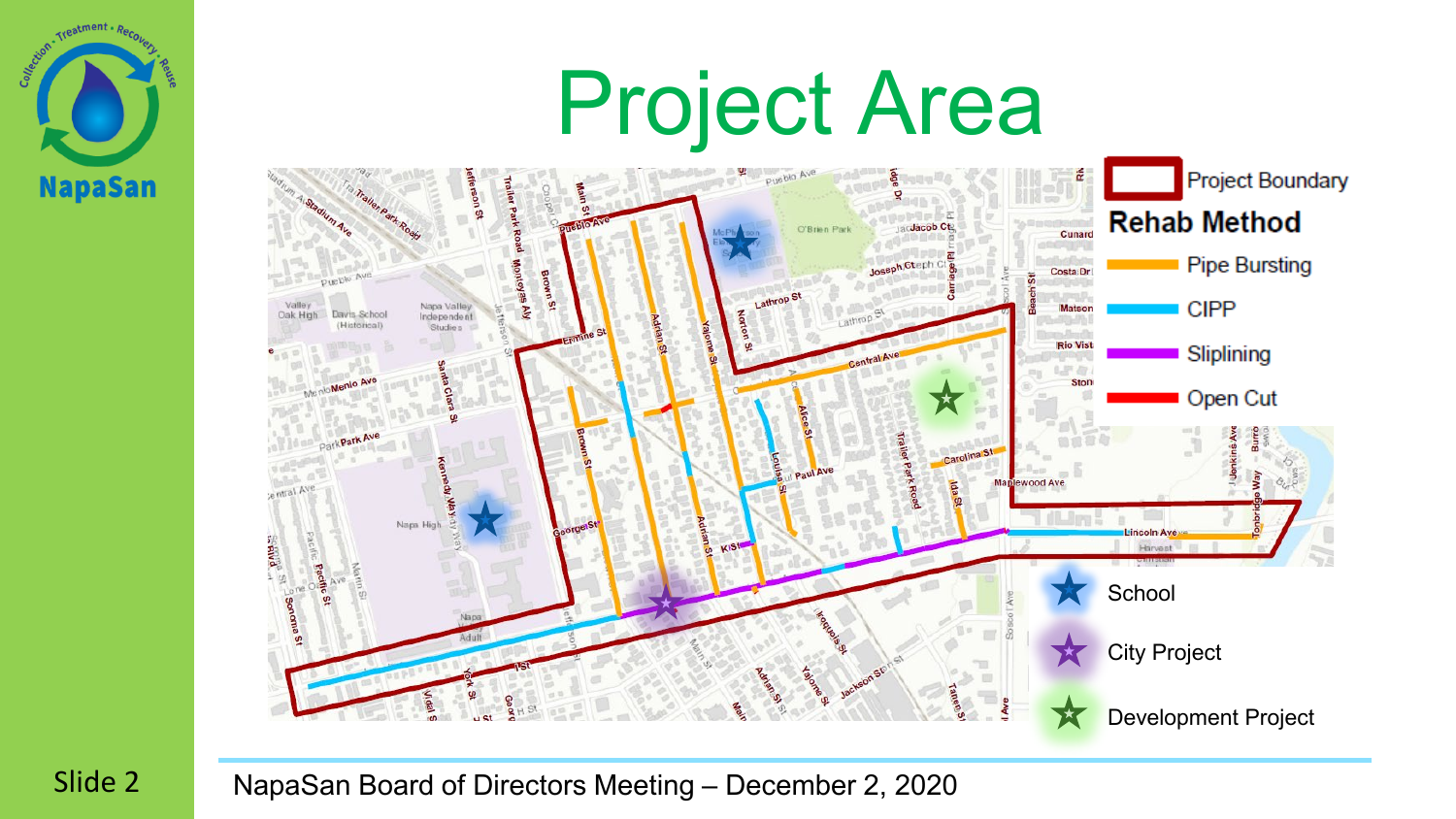

# Project Overview

| <b>Item</b>          | <b>Base Bid</b>                                      | <b>Bid Alternate A</b>                        | <b>Bid Alternate B</b>                        | <b>Total</b>                                  |
|----------------------|------------------------------------------------------|-----------------------------------------------|-----------------------------------------------|-----------------------------------------------|
| <b>Sewer</b><br>main | 18,370 LF<br>$(3.5 \text{ miles})$<br>1.3% of system | 1,895 LF<br>$(0.36$ miles)<br>0.13% of system | 1,935 LF<br>$(0.37$ miles)<br>0.13% of system | 22,200 LF<br>$(4.2$ miles)<br>1.56% of system |
| <b>Structures</b>    | 70                                                   | 5                                             | 6                                             | 81                                            |
| Laterals             | 400                                                  | 17                                            | 16                                            | 433                                           |

NapaSan staff will perform inspection for this project. Construction Management services will be provided by consultant (Psomas).

NapaSan Board of Directors Meeting – December 2, 2020

Slide 3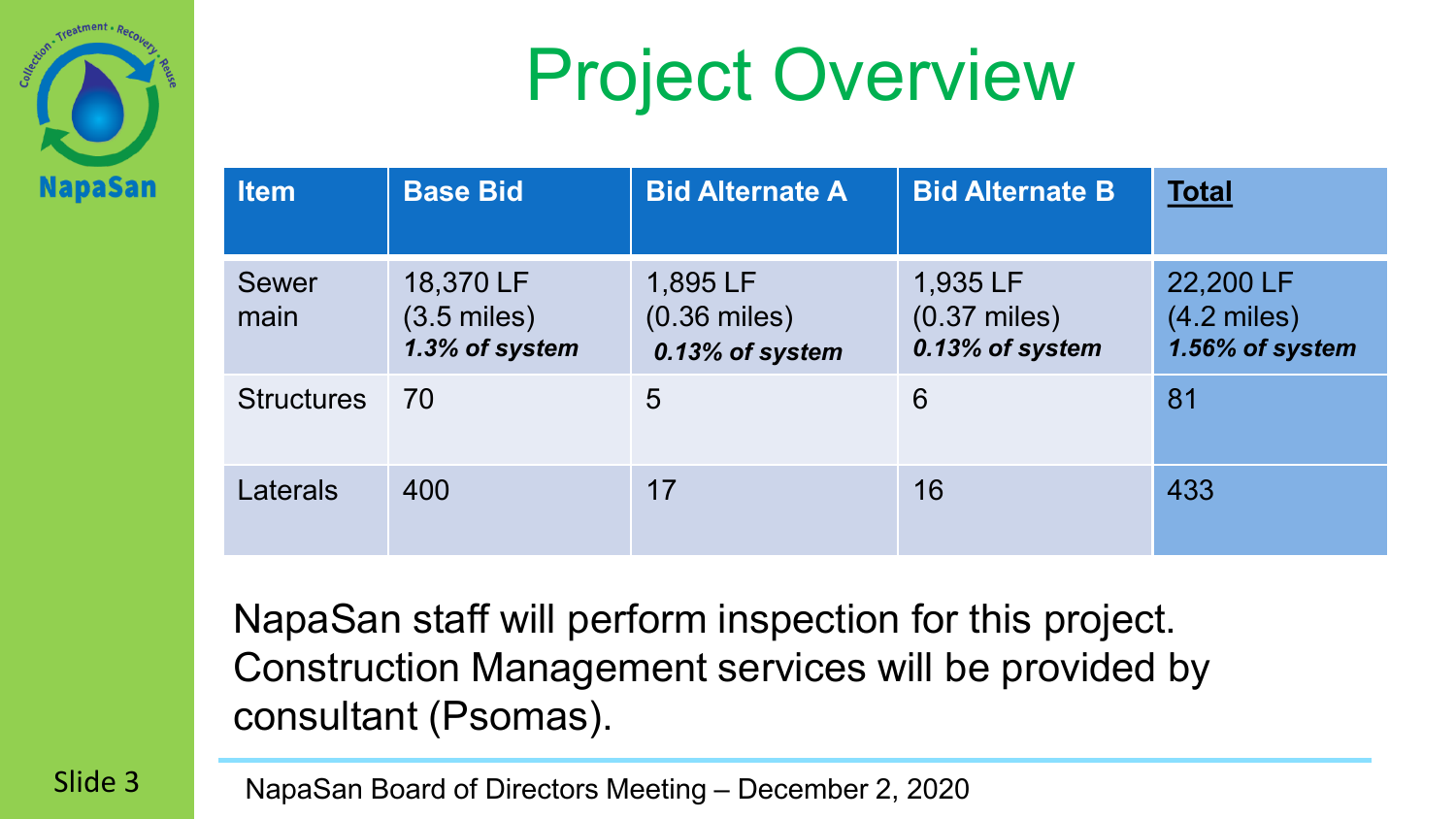

# Project Financials

Bid Date/Time: 11/17/2020, 2:00 PM

#### Engineer's Estimate: **\$6,600,000**

|                 | <b>Bidder</b>                     | <b>Total Bid</b> |
|-----------------|-----------------------------------|------------------|
|                 | KJ Woods Construction Inc.        | \$4,918,000      |
| 2               | Darcy & Harty Construction Inc.   | \$5,084,316      |
| 3               | Cratus Inc.                       | \$5,190,257      |
| 4               | <b>Ranger Pipelines Inc.</b>      | \$5,265,270      |
| $5\overline{)}$ | <b>Precision Engineering Inc.</b> | \$5,632,426      |
| 6               | <b>Burtech Pipeline Inc.</b>      | \$7,909,969      |

Slide 4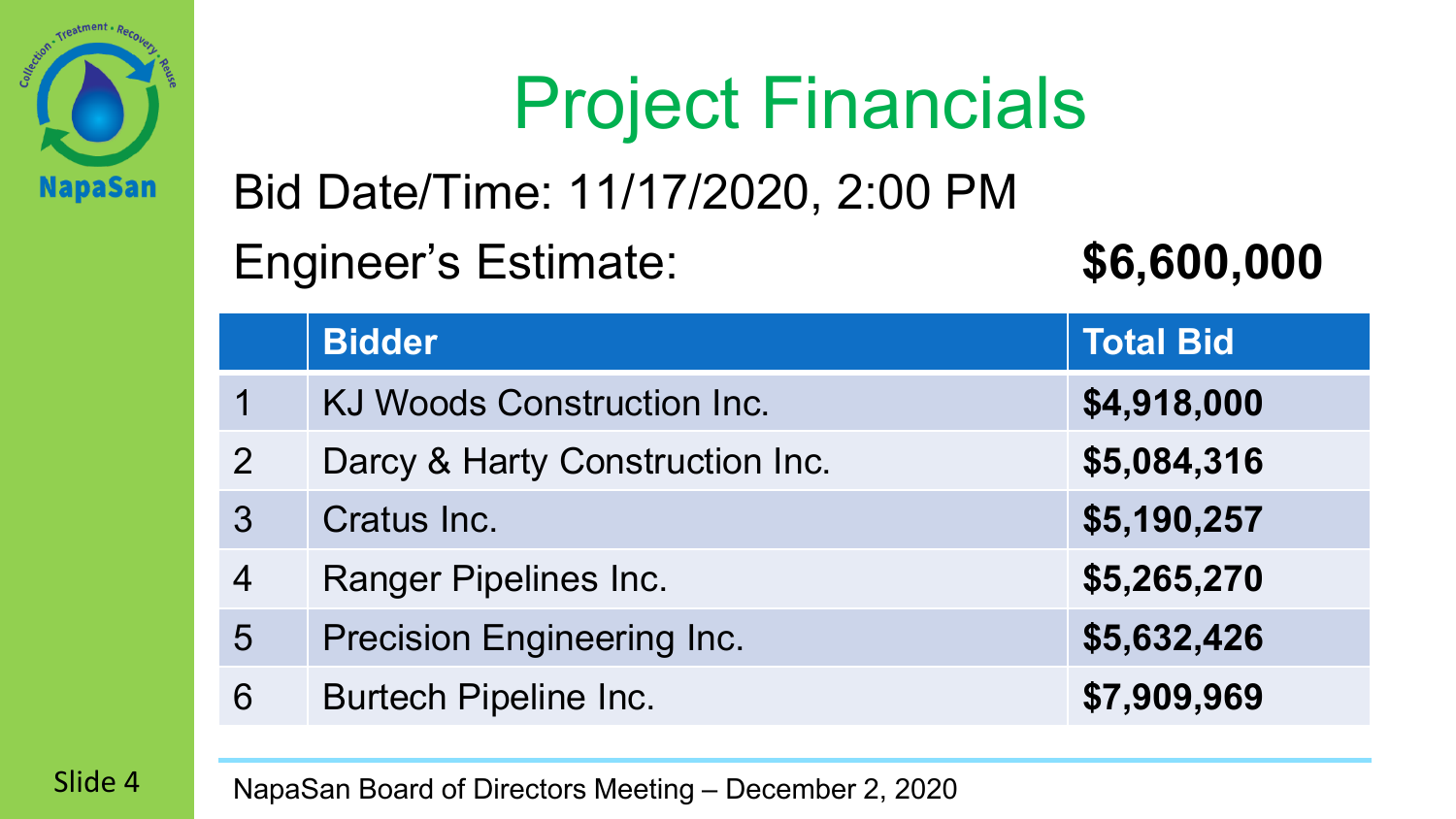

### Project Financials

#### Project Budget: \$6,195,800



| <b>Item</b>                           | <b>Estimated Cost</b> |
|---------------------------------------|-----------------------|
| <b>Construction Contract</b>          | \$4,918,000           |
| <b>Construction Management</b>        | \$120,000             |
| Staff time (design/inspection/admin.) | \$150,000             |
| <b>Total</b>                          | \$5,368,000           |

Slide 5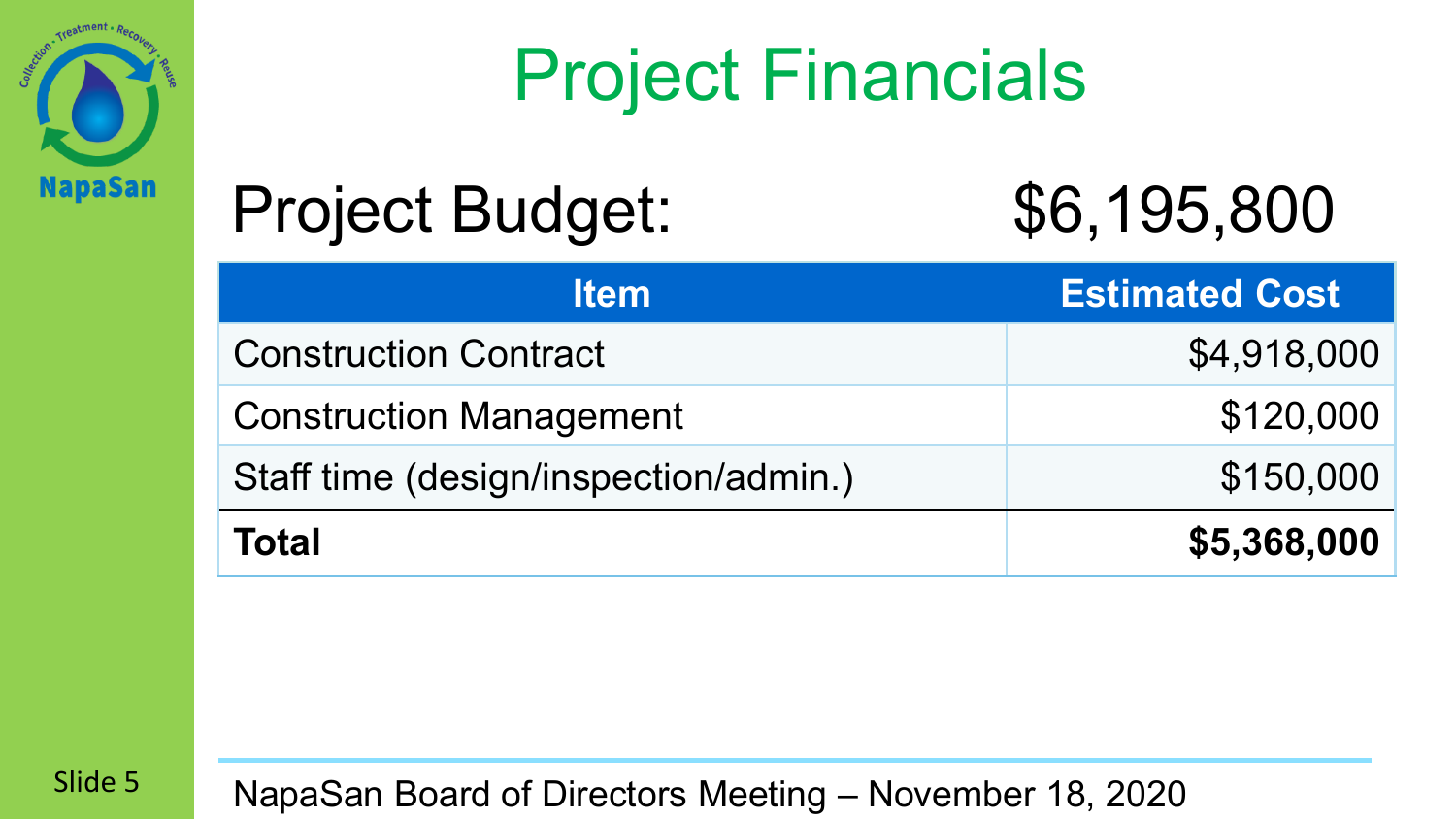

### Anticipated Schedule

| <b>Milestone</b>                                           | <b>Date</b>       |
|------------------------------------------------------------|-------------------|
| <b>Notice to Proceed</b>                                   | December 2020     |
| <b>Begin Construction</b>                                  | <b>March 2021</b> |
| <b>Complete Construction</b>                               | October 2021      |
| <b>Accept Completion /</b><br><b>Presentation to Board</b> | December 2021     |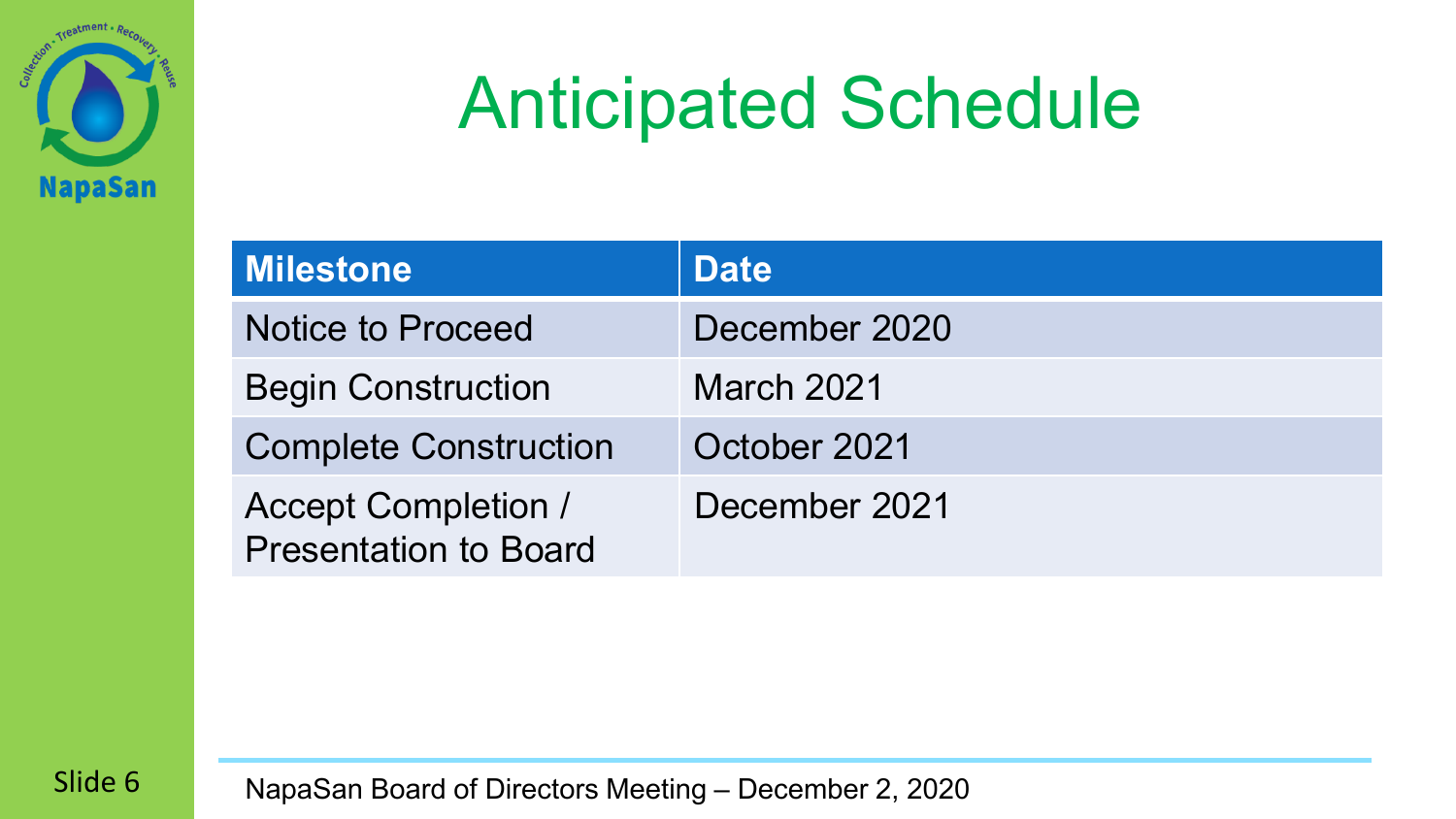

# Questions?

Slide 7